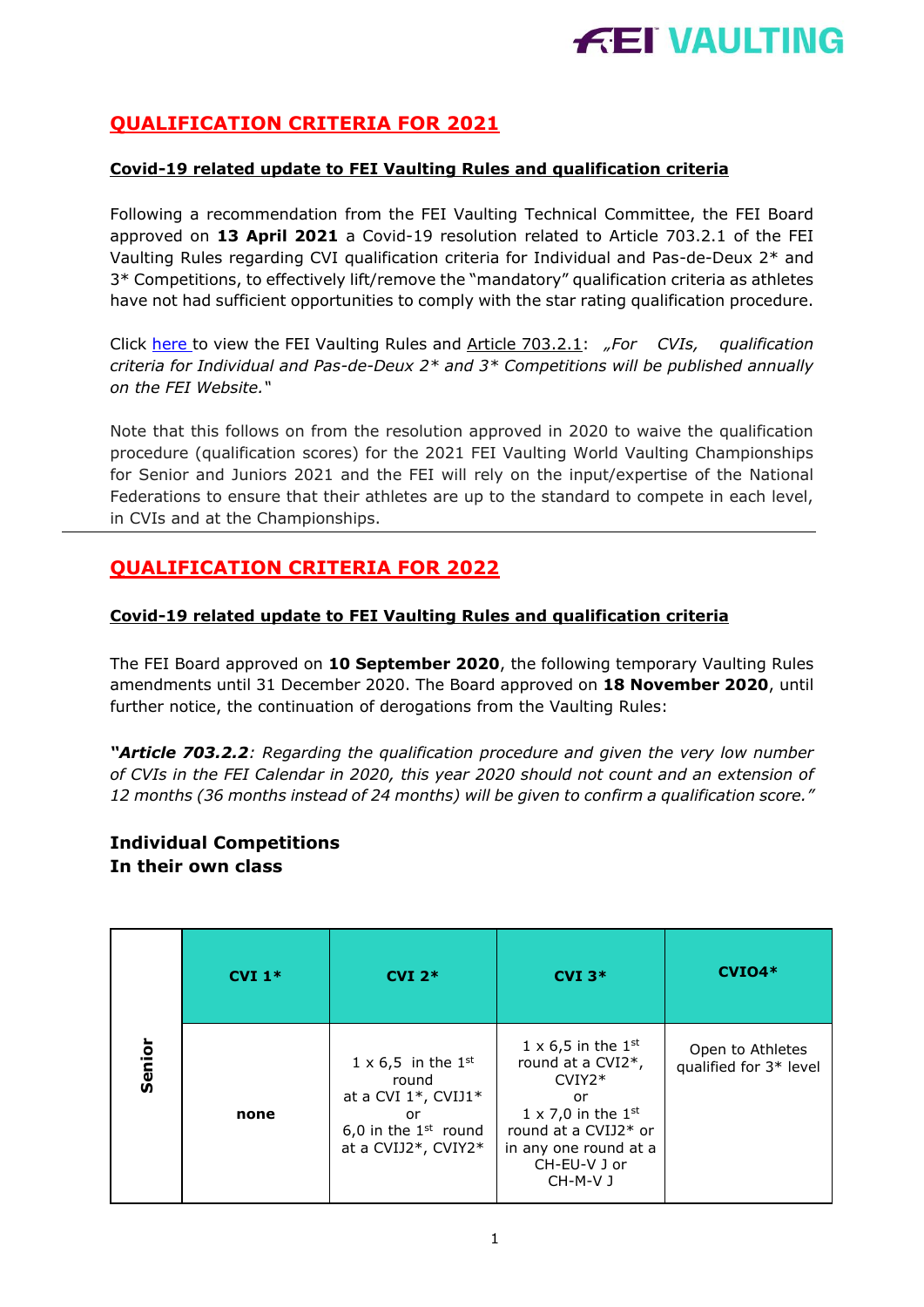

|                       |                  | $CVIY2*$                                                                                                                                                                                     |  |
|-----------------------|------------------|----------------------------------------------------------------------------------------------------------------------------------------------------------------------------------------------|--|
| <b>Young Vaulters</b> |                  | $1 \times 6, 5$ in the $1st$<br>round<br>at a CVI $2^*$ , CVIJ2*<br>or<br>$1 \times 7,0$ in the $1^{\text{st}}$<br>round at a CVIJ2* or<br>in any one round at a<br>CH-EU-V J or<br>CH-M-V J |  |
|                       | <b>CVI J 1*</b>  | <b>CVI J 2*</b>                                                                                                                                                                              |  |
| Junior                | none             | $1 \times 6,5$ in the $1^{st}$<br>round<br>at a CVI $1^*$ , CVIJ $1^*$ ,<br>$CVICh1*$<br>or<br>$1 \times 6,0$ at a CVICh2*                                                                   |  |
|                       | <b>CVI CH 1*</b> | <b>CVI CH 2*</b>                                                                                                                                                                             |  |
| Children              | none             | $1 \times 5,5$<br>at a CVICh 1*                                                                                                                                                              |  |

# **Pas de Deux Competitions**

*Qualification criteria for each Vaulter of the Pas de Deux*

|        | $CVI$ 1* | $CVI$ 2*                                                                                                                                                                                                                                                                                                                                                                                                                        | $CVI$ $3*$                                                                                                                                                                                                                                                                                                                                                                                                                                                                                                                   | $CVIO4*$                                      |
|--------|----------|---------------------------------------------------------------------------------------------------------------------------------------------------------------------------------------------------------------------------------------------------------------------------------------------------------------------------------------------------------------------------------------------------------------------------------|------------------------------------------------------------------------------------------------------------------------------------------------------------------------------------------------------------------------------------------------------------------------------------------------------------------------------------------------------------------------------------------------------------------------------------------------------------------------------------------------------------------------------|-----------------------------------------------|
| Senior | none     | $1 \times 6,0$ final score<br>at a CVI $1^*$ , CVIJ1 $^*$<br>in Pas de Deux<br>or<br>$1 \times 6, 5$ in the $1st$<br>round at a CVI1 <sup>*</sup> ,<br>$CVIJ1*$<br>in Individual<br>$1 \times 6,0$ final score<br>at a CVIJ2*<br>in Pas-de-Deux<br>or<br>$1 \times 6,0$ in the 1st<br>round at a CVIJ2*,<br>$CVIY2*$<br>in Individual<br>or<br>$1 \times 7,0$ final score at<br>a CVI3*, CVIO4*,<br>CH-EU-V, CH-M-V in<br>Squad | $1 \times 6,5$ final score<br>at a CVI $2*$<br>in Pas de Deux<br>or<br>$1 \times 6,5$ in the 1 <sup>st</sup> round<br>at a CVI2*, CVIY2*<br>in Individual<br>or<br>$1 \times 6, 5$ in any one round<br>at a CH-EU-V /CH-M-V in<br>Individual or final score in<br>Pas de deux<br>or<br>$1 \times 7,0$ in the 1 <sup>st</sup> round at<br>a CVIJ2* in Individual or<br>final score in Pas de deux<br>or<br>$1 \times 7,0$ in any one round<br>at a<br>CH-EU-V-J or CH-M-V-J in<br>Individual or final score in<br>Pas de deux | Open to Athletes<br>qualified for 3*<br>level |